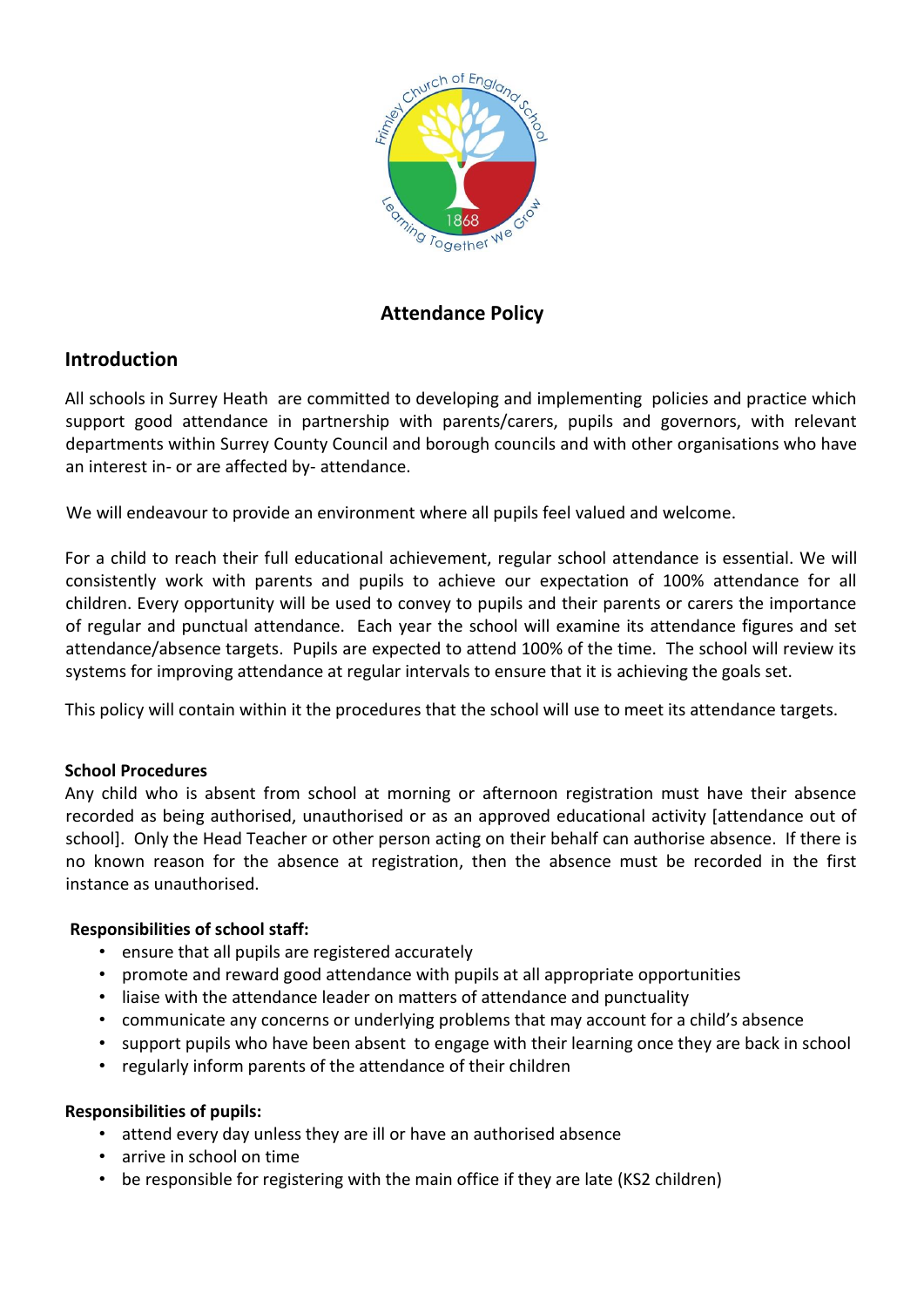## **Responsibilities of parents/carers:**

Ensuring your child's regular attendance at school is a parent/carer's legal responsibility (Section 444 of the 1996 Education Act) and permitting absence from school that is not authorised by the school creates an offence in law.

# **Parents will:**

- encourage regular school attendance by supporting the values of good attendance at home and to be aware of their legal responsibilities
- inform the school by telephone on the first day of their child's absence by 9.30am and on any subsequent days
- alert the school office of any planned absences/medical procedures well in advance
- support the school with their child in achieving 100% attendance each year
- avoid taking their child out of school for non-urgent medical or dental appointments
- only request leave of absence if it is for an exceptional circumstance
- ensure that the child/children in their care arrive at school punctually and prepared for the school day (including extra curricular activities)

# **PLEASE NOTE: holidays are not deemed exceptional circumstances and will not be authorised.**

## **Surrey Heath school attendance leaders will liaise in the event of requests for authorised absence for families whose children attend a number of different schools.**

#### **Lateness**

Pupils arriving after the start of school but before the end of registration will be treated, for statistical purposes, as present but will be coded as late before registers close. Arrival after registers close will be marked as unauthorised absence.

At Frimley Church of England Junior School, school starts at 8.40 am Registers close at 9.30 am.

## **First Day Absence**

Parents are expected to contact the school via telephone leaving an appropriate message to fully explain the absence, including type of illness if this is the cause of absence. This information will be collated and the registers adjusted to reflect the information. If no call is received, a phone call home will be made, usually by 10.30am.

## **Frequent and Continuing Absence**

A courtesy phone call will be made if your child continues to be absent if you have not notified us further.

In cases where a pupil begins to develop a pattern of lateness or absence, the school will try to resolve the problem with the parent/s. The school will seek advice from their linked Inclusion Officer (IO).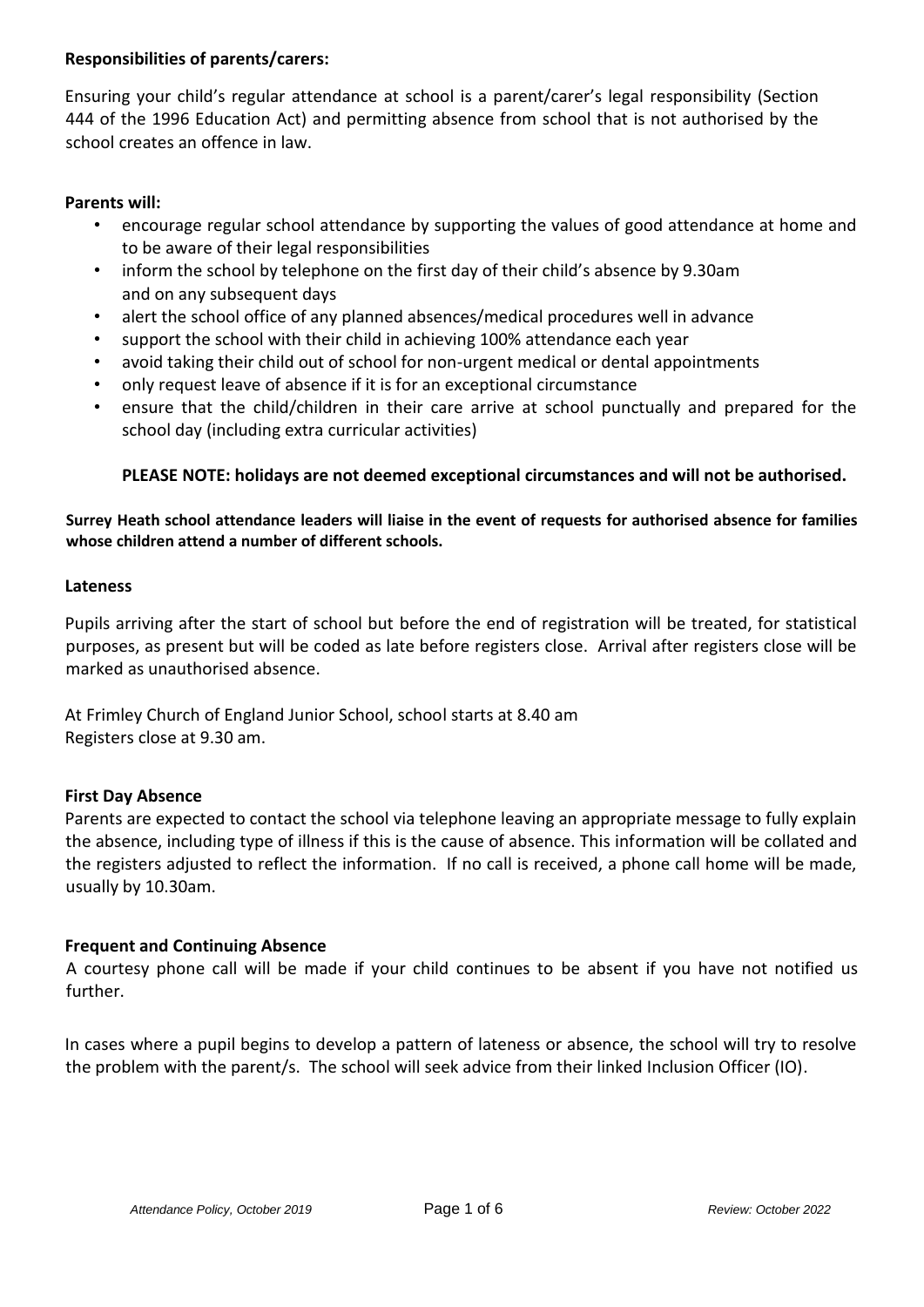#### **Persistent Absence**

If your child's attendance falls below 90% across the school year, for whatever reason, they are defined as *persistent absentees*. Absence for whatever reason disadvantages a child by creating gaps in his or her learning. We monitor all absence thoroughly and all attendance data is shared with the local authority and the Department for Education. If your child's attendance level is falling towards 90% after the first half term, we will contact you and, depending on the reasons for the absence, may ask for medical evidence or suggest a meeting with the head teacher or relevant staff member.

#### **Absence notes**

Notes received from parents explaining absence will be kept for the remainder of the academic year. If there are attendance concerns about the student that may require further investigation, then the notes may need to be retained for a longer period.

#### **Promoting attendance**

The school will use opportunities as they arise to remind parents/carers that it is their responsibility to ensure that their children receive their education. The Home/School agreement recognises the importance of good attendance. The school will be particularly sensitive to the need to support families where attendance issues are related to a pupil's special needs.

## **Request for absence in term time**

Request for absence during term time are actively discouraged. Parents will be reminded of the effect that absence can have on a student's potential achievement. The school will not authorise term time absences, except in very exceptional circumstances.

#### **Understanding types of absence**

Students are expected to attend school every day for the entire duration of the academic year, unless there is an exceptional reason for the absence. There are two main categories of absences:

1. **Authorised absence** is when the school has accepted the explanation offered as satisfactory (see Appendix 1 for guidance).

This requires an Application Form (available from the school office) to be completed and returned well in advance of the absence to enable the head teacher to reach a decision about such an absence. If no explanation is received, absences cannot be authorised.

2. **Unauthorised absence** is when the school has not received a valid reason for absence or has not approved a child's absence from school following a parent's request. This includes parents giving their children permission to be off school unnecessarily, such as for shopping, birthdays, to look after siblings or absences which have not been explained.

If you do not request and/or receive permission to take your child out of school and do so regardless, your child's absence will be recorded as unauthorised.

A school can, if needed, change an authorised absence to an unauthorised absence and vice versa if new information is presented. Any changes will be communicated to parents/carers. An example of this would be where a parent states a child is unwell but on return to school we suspect that they have been on holiday.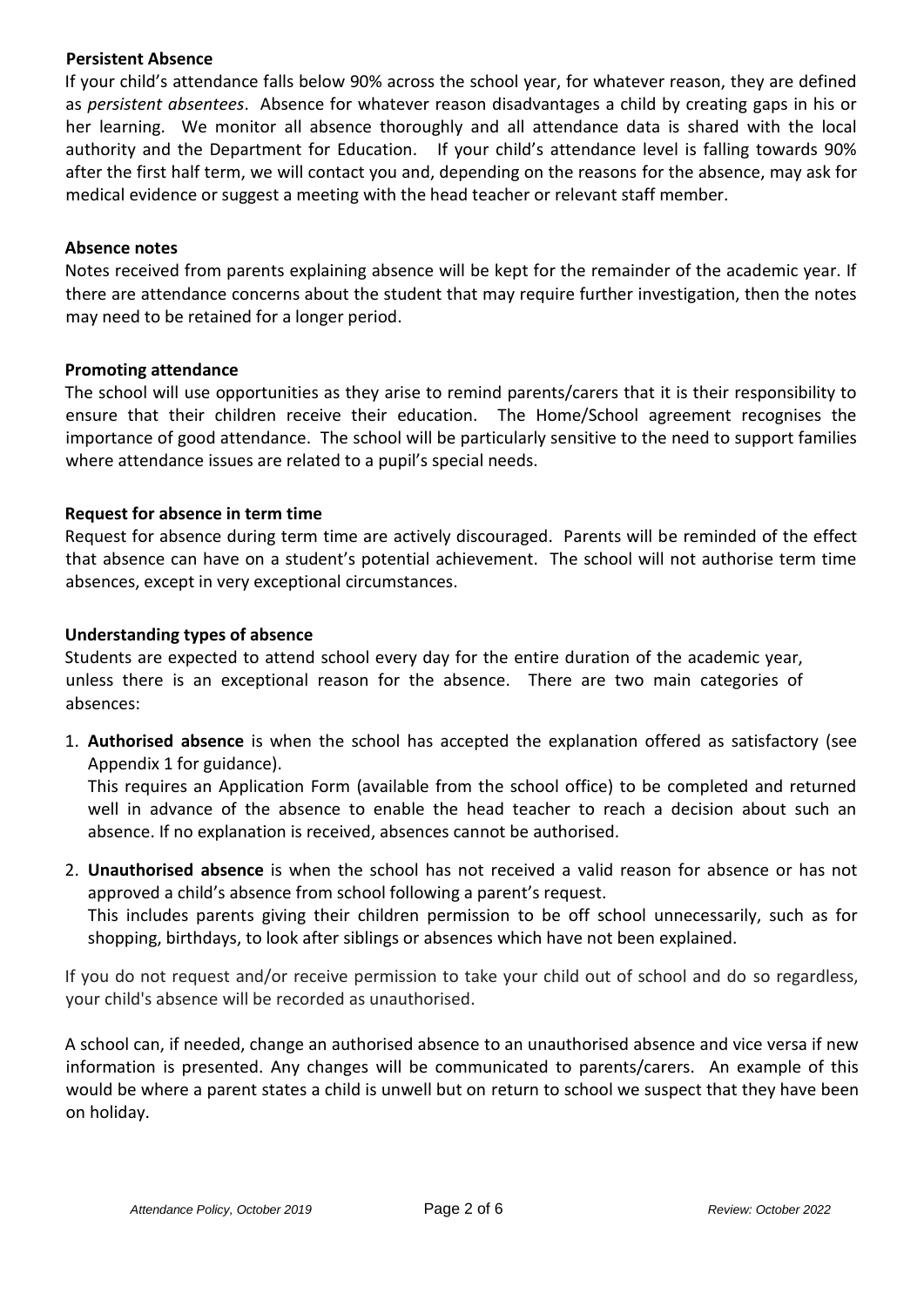Where there are several siblings across local schools, head teachers will always liaise with other leaders in the event of requests for approval of exceptional leave.

The school reserves the right to ask for medical evidence of an illness as stated by the parent/carers.

## **Penalty Notices**

The Education Welfare Service, acting on behalf of Surrey County Council may issue a Penalty Notice as an alternative to the prosecution of a parent/carer for their child's unauthorised absence from school and requires the recipient to pay a fixed amount.

The amount payable on issue of a Penalty Notice is £60 if paid within 21 days of receipt of the notice, rising to £120 if paid after 21 days but within 28 days. If the Penalty Notice is not paid within 28 days, the Local Authority must prosecute the parent/carer for failing to ensure regular school attendance under Section 444 Education Act 1996. Each parent will be liable to receive a Penalty Notice for each child who is absent.

# **Circumstances when a penalty notice may be issued:**

Pupils identified by police and education welfare officers engaged on Truancy Patrols and who have incurred unauthorised absences.

The Education (Pupil Registration) (England) (Amendment) Regulations 2013, which became law on  $1^{st}$ September 2013 states that Head teachers may not grant any leave of absence during term time unless there are exceptional circumstances. The Head teacher is required to determine the number of school days a child can be away from school if leave is granted.

Where a child is taken out of school for 5 days or more and the 'leave of absence' is without the authority of the head teacher, each parent is liable to receive a penalty notice for each child who is absent. In these circumstances, a warning will not be given where it can be shown that parents had previously been warned (eg. through a newsletter) that such absences would not be authorised and that they will be liable to receive a Penalty Notice if the leave of absence is taken. A reminder will be circulated to parents on a termly basis.

The issue of a Penalty Notice will also be considered where unauthorised absences or late arrival after the close of registration, on 7 occasions in any six week period (not including school closures). The parents' failure to engage with supportive measures proposed by the school or Education Welfare will be a factor when considering the issue of a Penalty Notice. Unauthorised absence will include late arrival after the close of registration without good reason.

With the exception of unauthorised leave of absence taken in term time, parents will be sent a formal warning of their liability to receive such a notice before it is issued.

## **Penalty Notice relating to Exclusions**

Section 103 of the Education and Inspections Act 2006 places a duty on parents to ensure that their child is not in a public place without justifiable cause during school hours when they are excluded from school. This duty applies to the first five days of each exclusion. Failure to do so will render the parent liable to a

Penalty Notice. The amount payable is £60 if paid within 21 days of receipt of the Penalty Notice, rising to £120 if paid after 21 days but within 28 days. If the Penalty Notice is not paid, the recipient will be prosecuted for the offence under Section 103. Alternative education provision will be made from the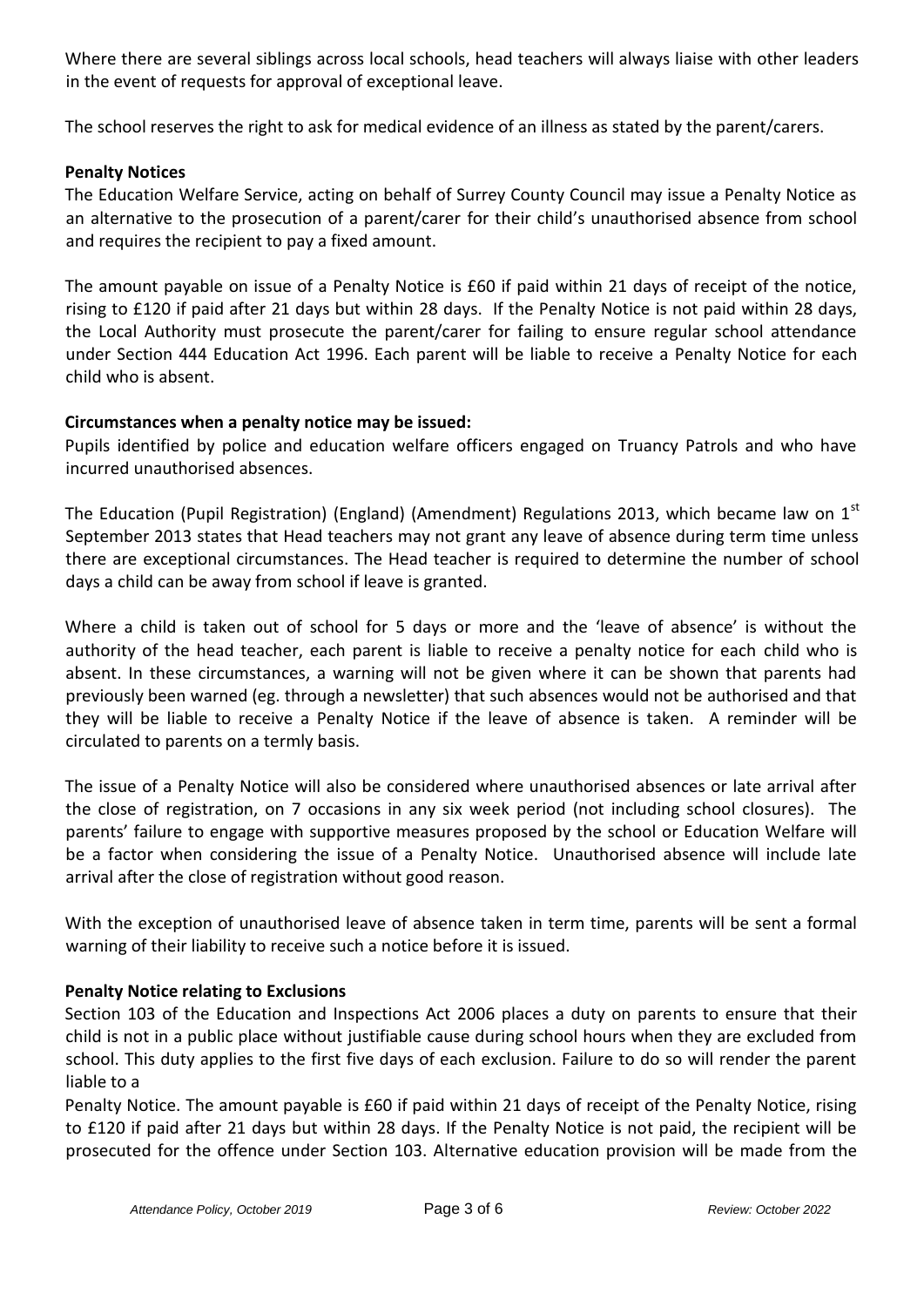sixth day of any exclusion and failure to attend such provision without good reason will be treated as unauthorised absence.

## **Inclusion Officer – IO**

To help make sure that every child goes to school regularly and gets an appropriate education, each school has an inclusion officer who can act on enquiries from schools, other organisations, parents and members of the public. Where a child's absence from school gives cause for concern, the inclusion officer works with everyone involved to create an action plan supporting full-time attendance and will stay involved until this is achieved. Legal action may be taken to ensure your child attends school.

# **Changing Schools**

An in-year transfer form is available to download from the Surrey County Council Website or school website (academies managing own in-year admissions) and should be completed by the parent and Head Teacher prior to transfer. Pupils' school records are sent to the new school. If they fail to attend on the anticipated start date the family will be referred to the local authority tracking officer.

# **Appendix 1**

# **Absence through child participation in public performances, including theatre, film or television work and modelling**

The legislation requires that all children, from babies until they cease to be of compulsory school age, be licensed by the local authority in which they live, when they take part in a performance on stage or in a broadcast.

A child remains subject to these regulations until the last Friday in June of the academic year in which they turn 16. The academic year runs from 1 September – 31 August inclusive.

Parents of a child performer can seek leave of absence from school for their child to take part in a performance. They must contact the Head Teacher to discuss the nature and frequency of the work, whether the child has a valid performance licence and whether education will be provided by the employer during any future leave of absence. It is, however, down to the Head Teacher's discretion as to whether to authorise this and they will wish to discuss with you the nature and frequency of the absence and how learning will continue if absence occurs.

# **Absence through competing at regional, county or national level for sport**

Parents of able sports players can seek leave of absence from school for their child to take part in regional, county, national and international events and competitions. It is, however, down to the Head of School's discretion as to whether to authorise this and they will wish to discuss with you the nature and frequency of the absence and how learning will continue if absence occurs. Permission for your child to leave early or arrive late to attend coaching and training sessions is also at the discretion of the Head Teacher and is not likely to be approved if it is a regular event, unless the sports club or association is providing an education tutor as part of their coaching.

# **My child is trying to avoid coming to school. What should I do?**

Children are sometimes reluctant to attend school. Any problems with regular attendance are best sorted out between the school, the parents/carers and the child. If a child is reluctant to attend, it is never better to cover up their absence or to give in to pressure to excuse them from attending. This gives the impression that attendance does not matter and may make things worse.